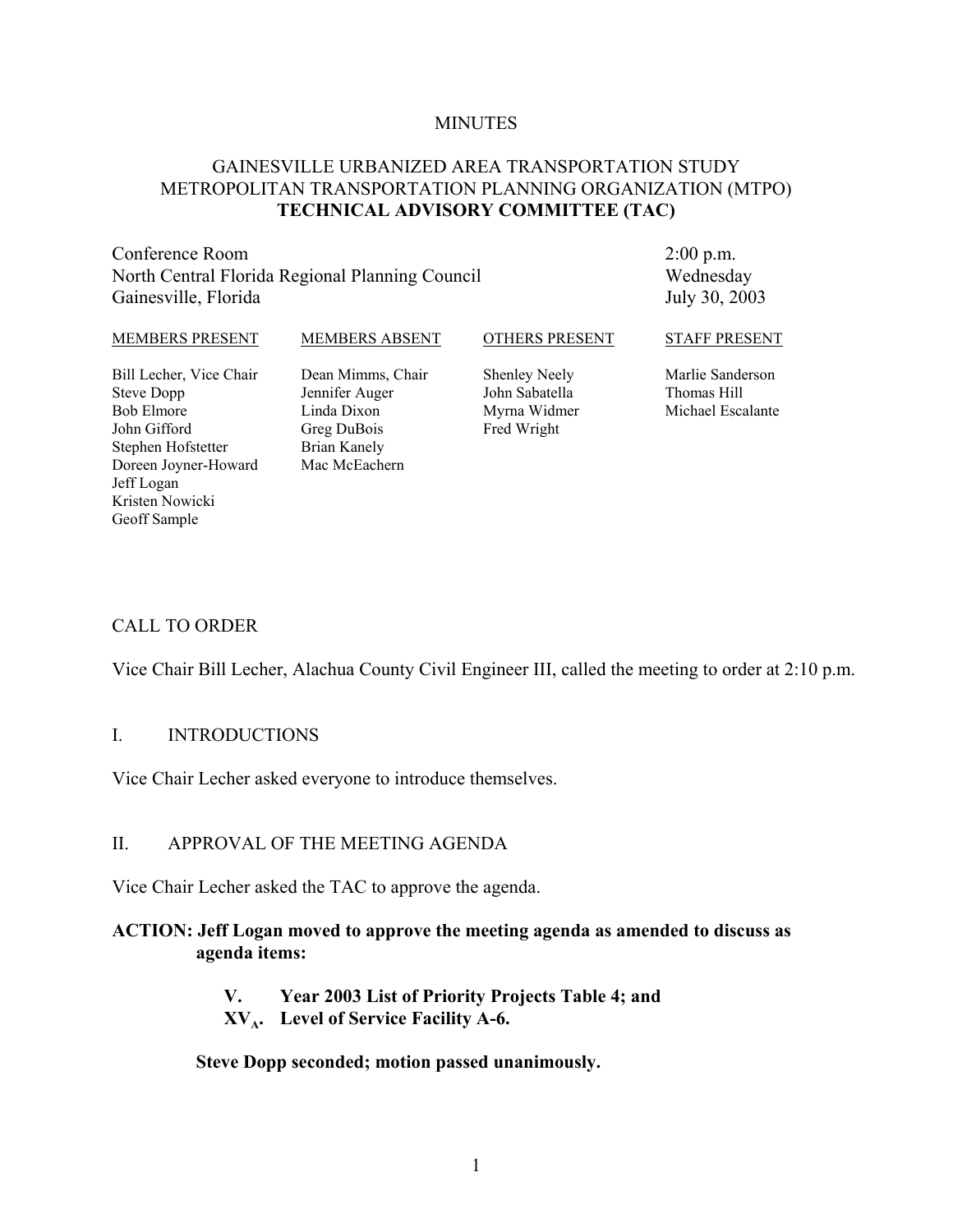# IV. CHAIRMAN'S REPORT

Mr. Marlie Sanderson, MTPO Director of Transportation Planning, announced that the next MTPO meeting is scheduled for August 14 at 7:00 p.m. in the Jack Durrance Auditorium. He said that the next TAC meeting is scheduled for October 15.

# V. YEAR 2003 LIST OF PRIORITY PROJECTS TABLE 4

Mr. Jeff Logan, Regional Transit System Director, discussed whether Priority #1 Block Grant Transit Funds was necessary to be included in the table.

# **ACTION: Jeff Logan moved to delete Priority # 1 Block Grant Transit Funds and rank the remaining priorities accordingly. Steve Dopp Seconded; motion withdrawn.**

# VI. W. UNIVERSITY AVENUE RIGHT-OF-WAY ACQUISITION

Mr. Sanderson stated that the State Road 26A reconstruction design plans include acquisition of right-of-way to realign SR 26 with SR 26A and to provide instreet bicycle facilities. He said that these bicycle facilities were requested by the MTPO and will provide connectivity between the existing instreet bikelanes on State Road 26 and the University of Florida. He noted that during its June 18 meeting, the MTPO approved a motion to:

*"Refer the enclosed City Commission Resolution to it's advisory committees for recommendations, including consideration of a landscape plan to add livability to the affected area."*

## **ACTION: Jeff Logan moved to recommend that the MTPO recommend that the Florida Department of Transportation (FDOT) continue with its current plans to purchase the needed right-of-way on W. University Avenue to construct instreet bikelanes. Bob Elmore seconded; motion passed unanimously.**

## VII. NEWBERRY ROAD TURNLANES

Mr. Sanderson stated that representatives of the Council of University Neighborhood Association (CUNA) expressed their concerns regarding the Florida Department of Transportation (FDOT) plans to modify the three median openings on Newberry Road between NW 43rd Street and NW 39th Road at the June 19 MTPO meeting,. He said that the MTPO requested FDOT meet with the local citizen groups to discuss the issues and to reach an agreement on planned median opening modifications. He reported that FDOT staff met with CUNA representatives and other local citizens and reached an agreement on the Newberry Road median opening modifications. He said that FDOT will continue with plans to add a left-turn lane to the two medians west of  $39<sup>th</sup>$  Road, but will close the median opening just east of NW 43rd Street.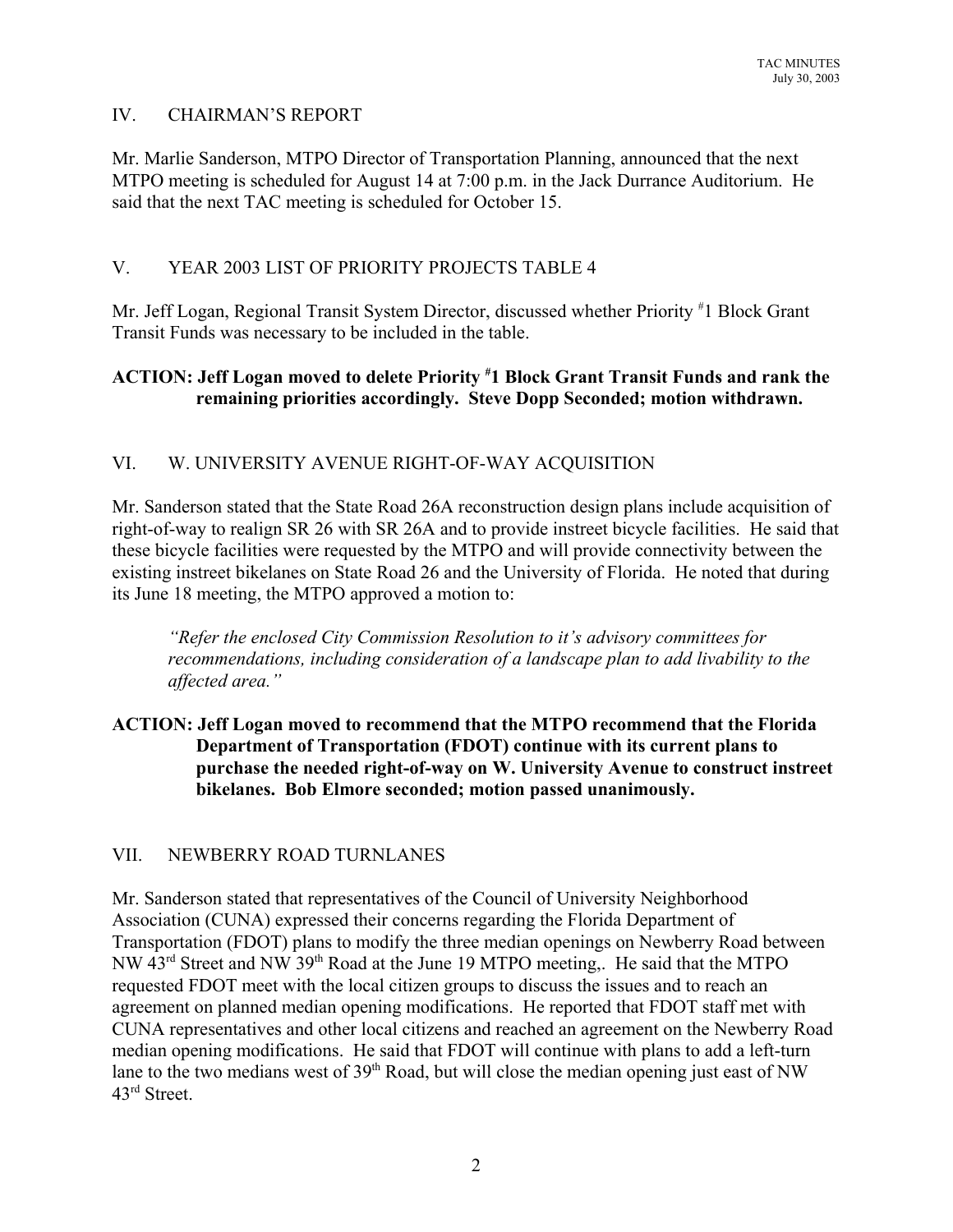## **ACTION: Jeff Logan moved to recommend that the MTPO approve the Florida Department of Transportation's recommendations discussed in the June 30, 2003 FDOT memorandum. Steve Dopp seconded; motion passed unanimously.**

# VIII SR 226 (S. 16<sup>TH</sup> AVENUE) RESURFACING PROJECT

Mr. Sanderson stated that FDOT has forwarded 60 percent design plans for resurfacing SR 226 from Archer Road to Williston Road. He noted that this project will maintain the existing roadway configuration.

## **ACTION: Jeff Logan moved to recommend that the MTPO approve the Florida Department of Transportation's sixty percent design plans for the State Road 226 Resurfacing Project. Steve Dopp seconded; motion passed unanimously.**

# IX. SR 329 (MAIN STREET) RESURFACING PROJECT

Mr. Sanderson stated that FDOT has forwarded 60 percent design plans for resurfacing SR 329 from Williston Road to S.  $16<sup>th</sup>$  Avenue. He noted that this project will maintain the existing roadway configuration and that the scope of this project would not accommodate the inclusion of bikelanes.

## **ACTION: Jeff Logan moved to recommend that the MTPO approve the Florida Department of Transportation's sixty percent design plans for the State Road 329 Resurfacing Project. John Gifford seconded; motion passed unanimously.**

## X. SR 331 (WILLISTON ROAD) RESURFACING PROJECT

Mr. Sanderson stated that FDOT has forwarded 60 percent design plans for resurfacing SR 331 from SW 13<sup>th</sup> Street to E. University Avenue. He noted that this project will maintain the existing roadway configuration and include the reconfiguration of the Main Street intersection.

## **ACTION: Jeff Logan moved to recommend that the MTPO approve the Florida Department of Transportation's sixty percent design plans for the State Road 331 Resurfacing Project. John Gifford seconded; motion passed unanimously.**

# XI. SR 331 (WILLISTON ROAD) TRAFFIC SIGNAL

Mr. Thomas Hill, MTPO Senior Planner, stated that FDOT has forwarded design plans for the construction of a new mast arm traffic signal at the intersection of Williston Road and SE  $16<sup>th</sup>$ Avenue.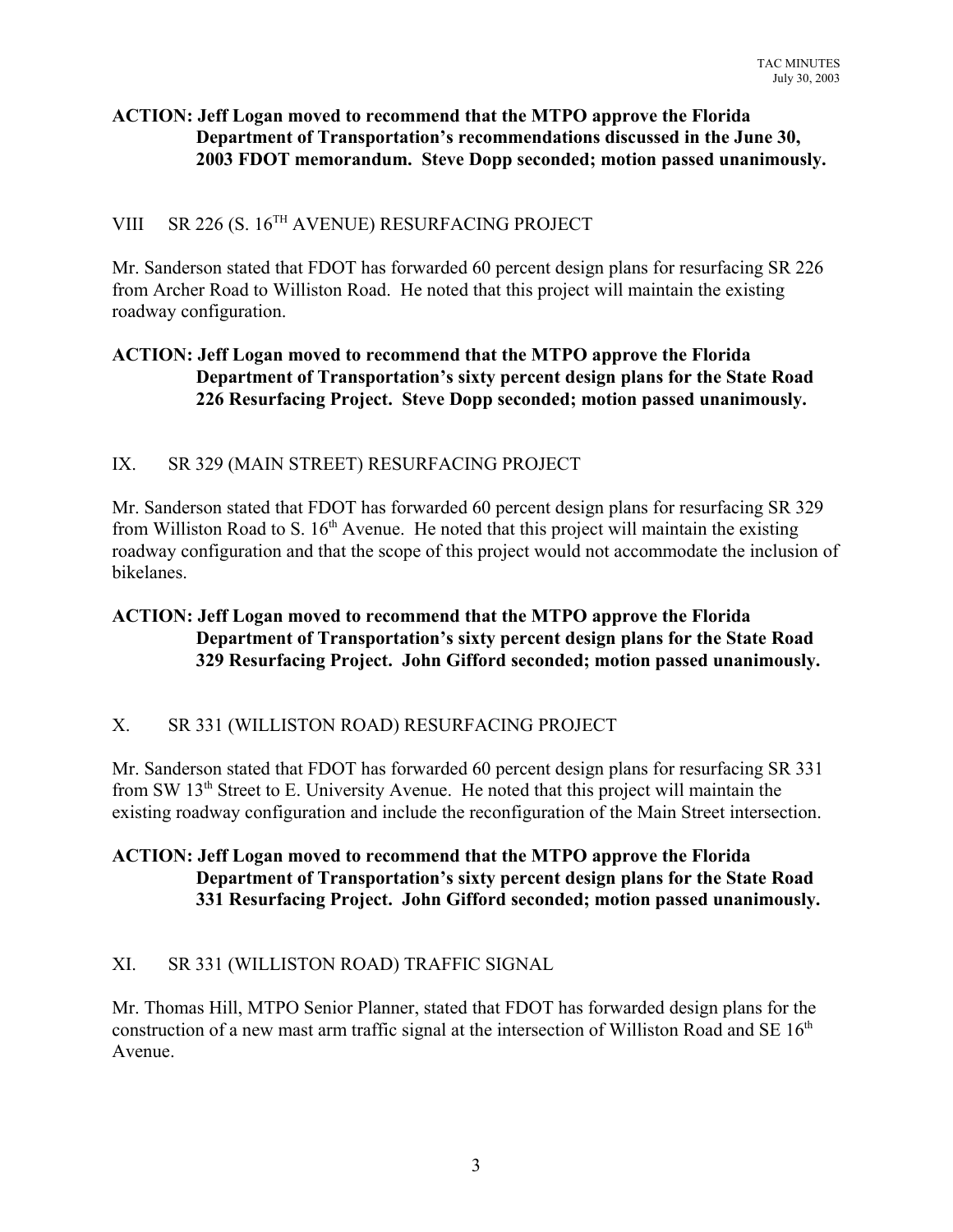#### **ACTION: Jeff Logan moved to recommend that the MTPO approve the Florida Department of Transportation's sixty percent design plans for the Williston Road and SE 16th Avenue traffic signal project with the following conditions:**

- **A. verify that roadway lighting meets FDOT standards; and**
- **B. replace the metal street sign with an illuminated street sign attached to the horizontal mast arm, if structurally possible.**

## **Kristen Nowicki seconded; motion passed unanimously.**

#### XII. DESIGN PLAN PERCENTAGE REVIEW POLICY

Mr. Sanderson discussed the current design plan review policy in the currently adopted MTPO Urban Design Policy Manual. He said that these procedures indicate when projects are forwarded to the Design Team for review. He noted that these procedures are not adequate and should be replaced by new guidelines.

#### **ACTION: Jeff Logan moved to recommend that the MTPO revise the MTPO Urban Design Policy Manual to include the following policy for the review of proposed transportation projects:**

| <b>Type</b>               | Scoping | <b>30 Percent</b> | <b>60 Percent</b> |
|---------------------------|---------|-------------------|-------------------|
| Construction              |         |                   |                   |
| Resurfacing               |         |                   |                   |
| <b>Traffic Signals</b>    |         |                   |                   |
| <b>Traffic Operations</b> |         |                   |                   |
| Enhancement               |         |                   |                   |

#### **Project Design Plan Review Stages**

#### **John Gifford seconded; motion passed unanimously.**

## XIII. WALKABLE COMMUNITY WORKSHOPS

Mr. Sanderson discussed the Walkable Community Workshops grant program. He said that the MTPO submitted an application for this program several years ago, but did not receive funding. He added that the MTPO needs to decide if it wants to submit another application for this program. He noted that there would need to be funding partners that would contribute to the \$8,000 fee besides the MTPO and workshop attendance needs to justify the expense of training,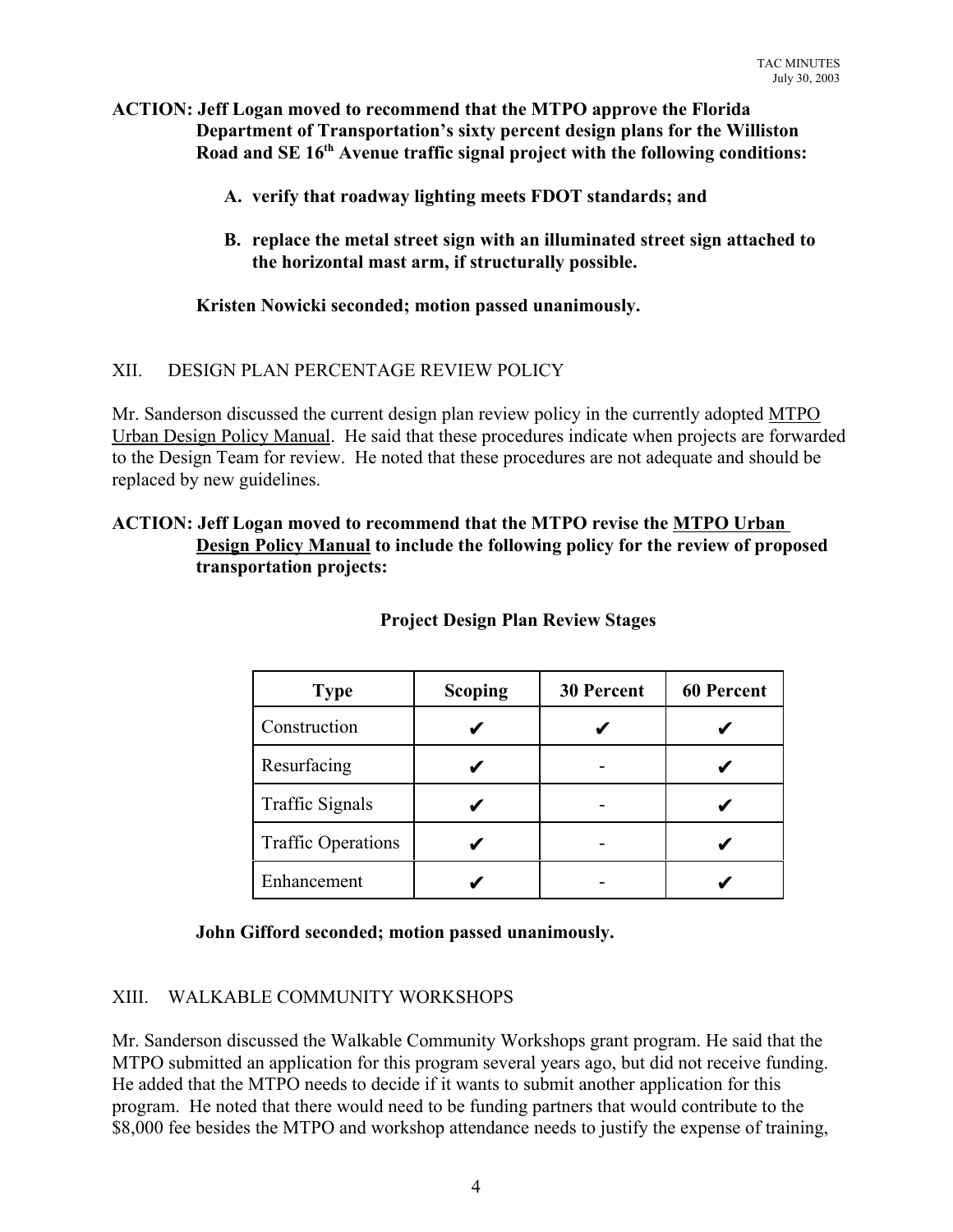technical assistance and direct support.